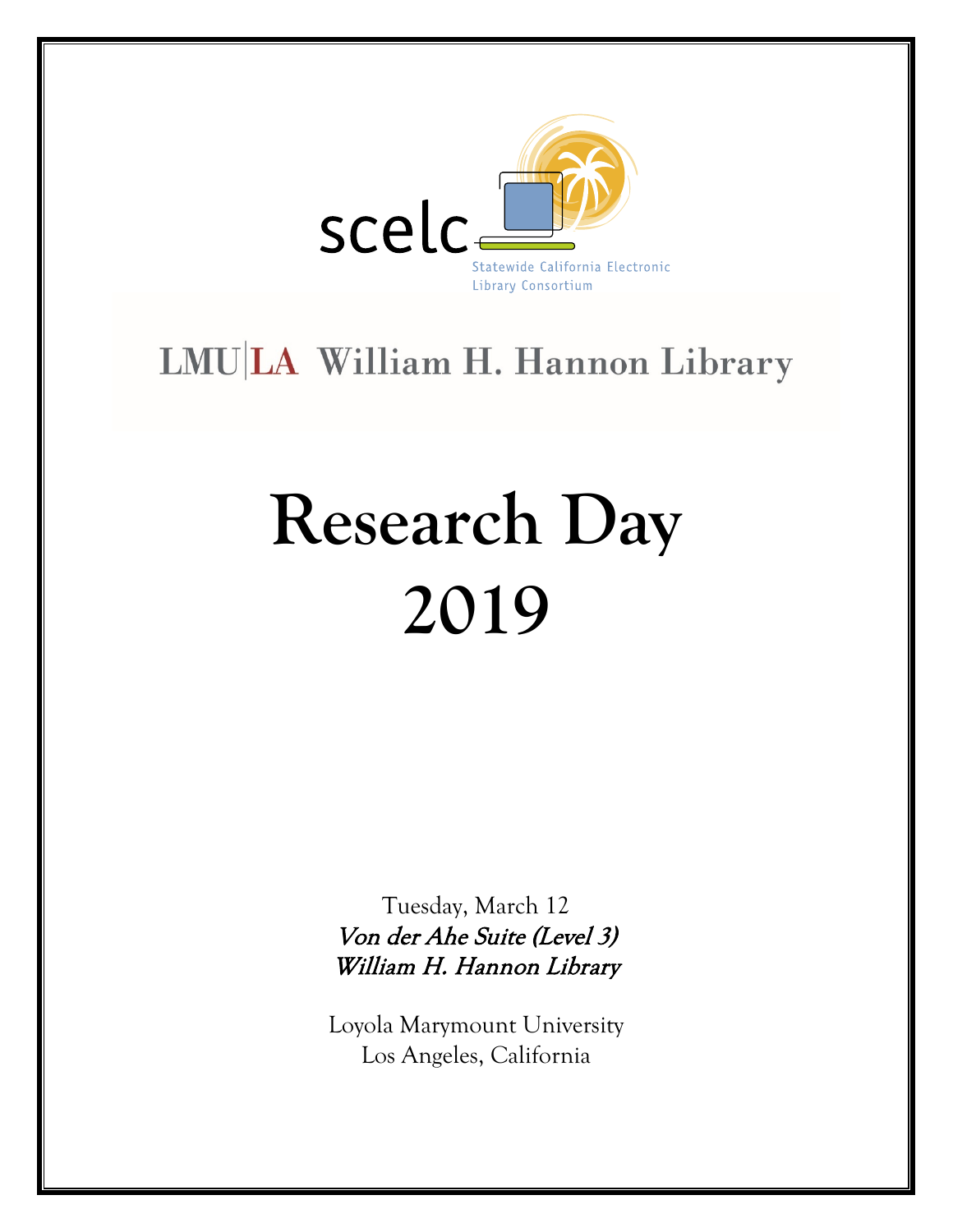# **Research Day Program & Schedule**

**All activities will be held in the Von der Ahe Suite.**

| Time                                       | <b>Session</b>                                                                                                                                              |
|--------------------------------------------|-------------------------------------------------------------------------------------------------------------------------------------------------------------|
| $8:15$ am $-$<br>8:45 am                   | <b>Registration and Continental Breakfast</b>                                                                                                               |
| $8:45$ am $-$<br>$9:00 \text{ am}$         | <b>Welcome &amp; Introductions</b><br>Kristine Brancolini, Dean of the Library, Loyola Marymount University<br><b>Rick Burke, Executive Director, SCELC</b> |
| $9:00 \text{ am } -$<br>$10:00 \text{ pm}$ | <b>Surveys and Mixed Methods</b><br>Christine Chavez, Loyola Marymount University                                                                           |
| $10:00$ am -<br>$11:00 \text{ am}$         | Qualitative Methods and Mixed Methods<br><b>Emily Namey, FHI 360</b>                                                                                        |

| $11:00$ am -<br>$12:15 \text{ pm}$        | Presentations: Using Mixed Methods in LIS Research<br>Featuring IRDL Scholars who used mixed methods in a research project:<br>Melissa Burel, Alabama A&M University (IRDL 2015)<br>Exploring the International Student Experience: Providing Insight through a<br>Mixed-Methods Approach<br>Hilary Bussell, The Ohio State University (IRDL 2014)<br>Mixin- It Up: Using a Mixed Methods Approach to Understand Graduate<br><b>Student Needs</b><br>Dana Statton Thompson, Murray State University (IRDL 2018)<br><b>Understanding How Higher Education Students Read Images Across</b><br><b>Disciplines</b> |
|-------------------------------------------|----------------------------------------------------------------------------------------------------------------------------------------------------------------------------------------------------------------------------------------------------------------------------------------------------------------------------------------------------------------------------------------------------------------------------------------------------------------------------------------------------------------------------------------------------------------------------------------------------------------|
| $12:15$ pm –<br>$1:15$ pm                 | <b>Buffet Lunch</b>                                                                                                                                                                                                                                                                                                                                                                                                                                                                                                                                                                                            |
| $1:30 \text{ pm } -$<br>$4:00 \text{ pm}$ | Workshop on Planning and Conducting Mixed Methods Research<br>Rebecca Hong, Loyola Marymount University                                                                                                                                                                                                                                                                                                                                                                                                                                                                                                        |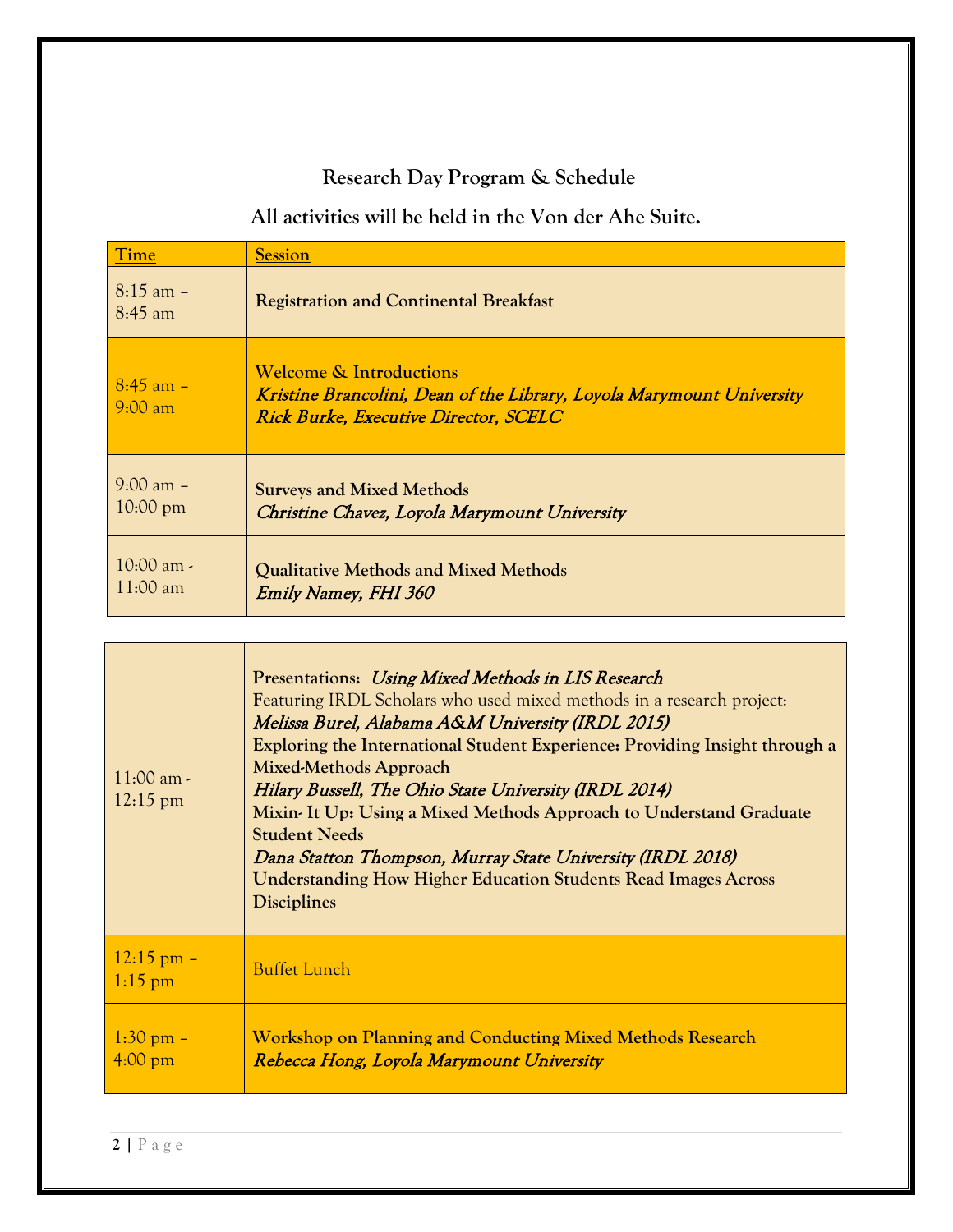#### **Descriptions of Researcher Presentations**

#### Melissa Burel, Alabama A&M University

#### **Exploring the International Student Experience: Providing Insight through a Mixed-Methods Approach**

Southern Illinois University Edwardsville (SIUE) is a Master's level institution in the Midwest with a roughly 14,000 FTE that has been experiencing a dramatic increase in the enrollment of international students, up 30% respectively from 2014 to 2015. With the growing numbers of international students on campus, librarians sought to understand these students better and to create targeted services to meet their information needs. The researchers utilized a mixed-methods approach to explore the international student experience on campus and in the library. The methods included in-depth interviews, photo diaries, and a survey. The presenter will provide an overview of the methods and analysis, share common themes uncovered in the data, and the ways in which the data has been used to create change.

#### Hilary Bussell, The Ohio State University

#### **Mixin- It Up: Using a Mixed Methods Approach to Understand Graduate Student Needs**

In this presentation, I will reflect on my experience conducting a mixed methods research study of graduate students at Ohio University. Dissatisfied with previous efforts to support graduate students on our campus, two colleagues and I used focus groups, in-depth interviews, and a survey questionnaire to explore graduate students' self-identified research needs as well as how they prefer to learn research skills. The data from this study was used to inform subsequent library instruction and outreach for this population. In this presentation, I will discuss why we decided to take a mixed methods approach to study graduate students, and how we went about using the qualitative data from the first stage of the study to develop a quantitative survey instrument for the second stage. I will also discuss why we found a mixed methods approach to be particularly valuable for understanding the needs of a local user population, and what changes we might implement if we undertake a similar project in the future.

### Dana Statton Thompson, Murray State University **Understanding How Higher Education Students Read Images Across Disciplines**

This presentation will describe an exploratory study in which I sought to understand if, and if so, how, college students evaluate digital images. The study used a mixed methods approach which included quantitative analysis of a survey consisting of 10 multiple choice questions and qualitative analysis for the associated open-ended question for each multiple choice question. To recruit students for the survey, a nonprobability, convenience sampling technique was used and 73 responses were collected. Qualitative data was analyzed using a chi-square test of independence to examine the relationship between how frequently students performed certain behaviors and qualitative data was analyzed using an inductive, open coding process.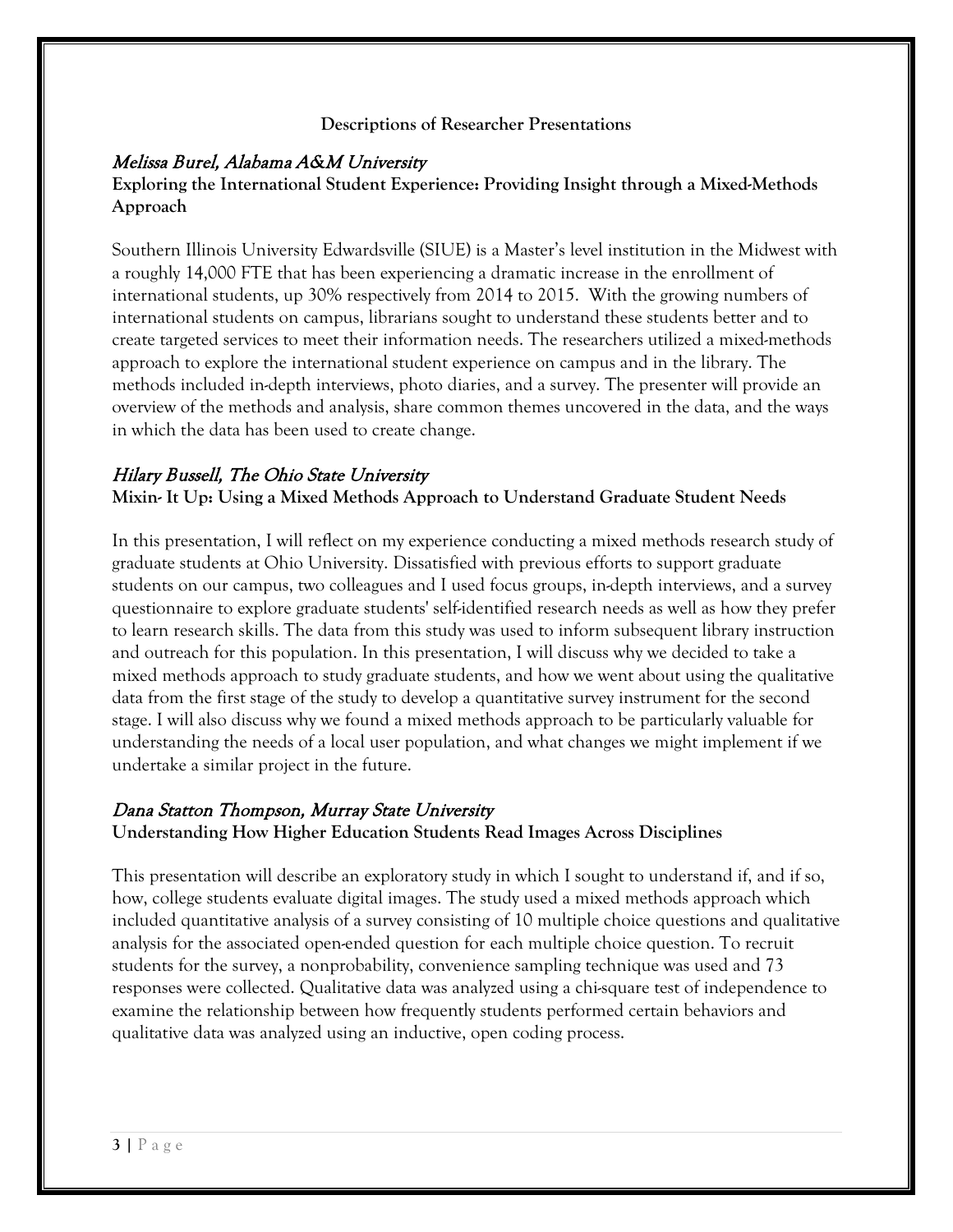#### **Suggested Readings**

#### **Research Methods**

- *Applications of Social Research Methods to Questions in Information and Library Science*, 2nd Ed. (2017). B. M. Wildemuth (Ed.). Santa Barbara, CA: Libraries Unlimited.
- Creswell, J. W., & Clark, V. L. P. (2018). *Designing and Conducting Mixed Methods Research*. 3rd ed. Thousand Oaks: SAGE.
- Creswell, J. W., & Creswell, J. D. (2018). *Research Design: Qualitative, Quantitative, and Mixed Methods Approaches* 5th ed. Thousand Oaks: SAGE.
- Fink, A. (2016). *How to Conduct Surveys: A Step-by-Step Guide*. 6<sup>th</sup> ed. Thousand Oaks, CA: SAGE.
- Guest, G., Bunce, A., & Johnson, L. (2006). How many interviews are enough? An experiment with data saturation and variability. *Field Methods, 18*(1), 59-82.
- Guest, G., Namey, E. E., & Mitchell, M. L. (2013). *Collecting Qualitative Data: A Field Manual for Applied Research*. Thousand Oaks: SAGE Publications.
- Magnusson, E., & Marecek, J. (2015). *Doing Interview-based Qualitative Research: A Learner's Guide*. Cambridge: Cambridge University Press.
- Morris, A. (2015). *A Practical Introduction to In-depth Interviewing*. London, UK: SAGE Publications.
- Strauss, A. L., & Corbin, J. M. (2015). *Basics of Qualitative Research: Techniques and Procedures for Developing Grounded Theory*. Los Angeles: SAGE Publications.
- Walden, G. R. (2015). Informing library research with focus groups. *Library Management, 35*(8/9), 558-564. doi:10.1108/LM-02-2014-0023

#### **Research Writing**

- Hollister, C. V. (2014). *Handbook of Academic Writing for Librarians*. Revised ed. Chicago: American Library Association.
- Machi, L. A., & McEvoy. (2016). *The Literature Review: Six Steps to Success*. Thousand Oaks, CA: Corwin.
- Silva, Paul. (2007). *How to Write a Lot: A Practical Guide to Productive Academic Writing*. Washington, D.C.: American Psychological Association.

Sword, H. (2012). *Stylish Academic Writing*. Cambridge, MA: Harvard University Press.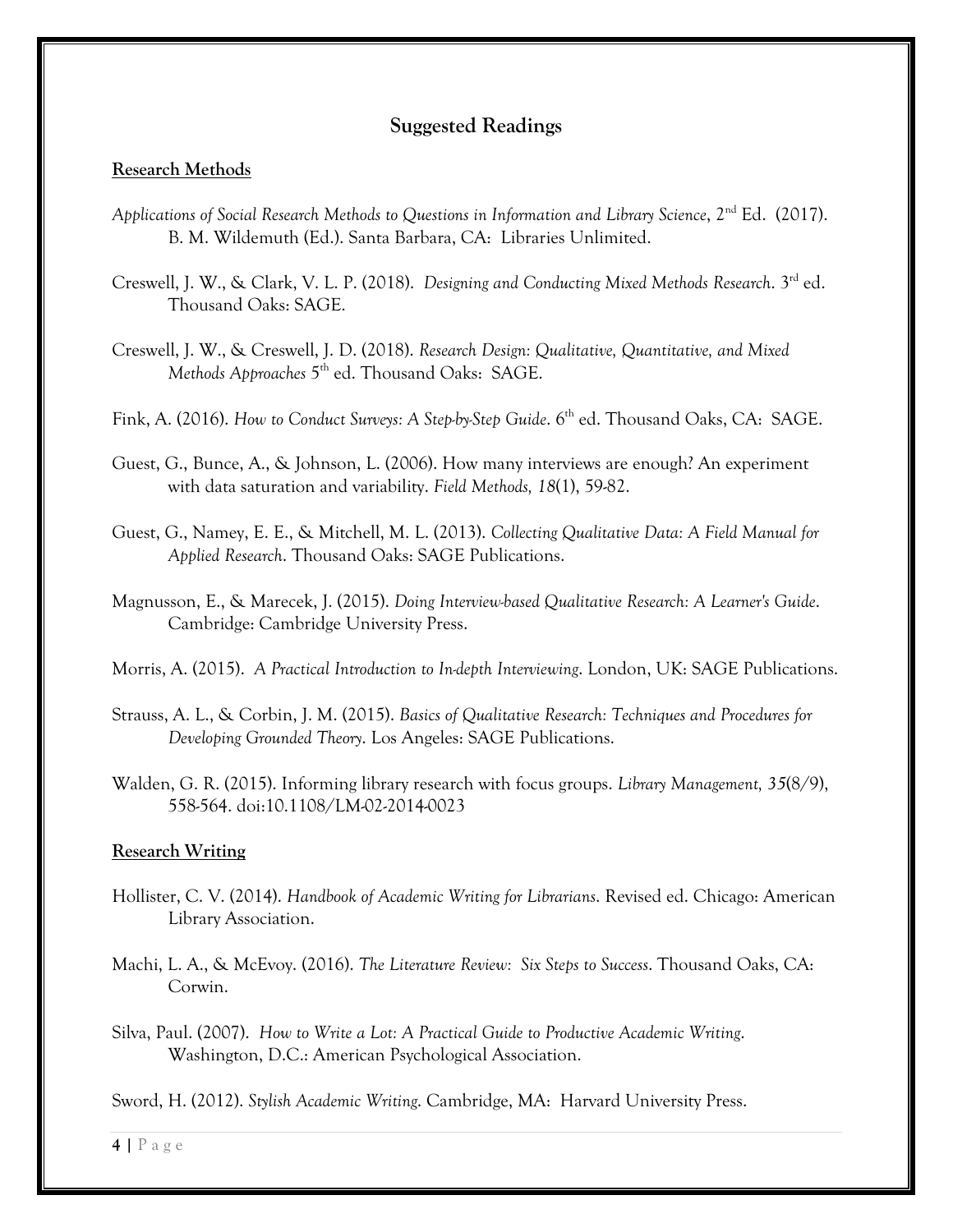## **Speaker Biographies**

#### **Melissa Burel**

Melissa Burel is the Metadata and Cataloging Librarian at Alabama A&M University. She earned her MLIS degree from Wayne State University and holds a Master's degree in Music from Western Michigan University. Her current research interests include linked data, user-needs assessment, and data analysis and visualization. When she is not working, Melissa enjoys running, baking, and gardening.

#### **Hilary Bussell**

Hilary Bussell is an Assistant Professor and Social Sciences Librarian at The Ohio State University in Columbus, OH. Prior to working at Ohio State, she was the eLearning Librarian at Ohio University in Athens, OH. She has an MLIS from the University of Illinois at Urbana-Champaign and an MA in Philosophy from Loyola University Chicago. In 2014, she was part of the first cohort of scholars at the Institute for Research Design in Librarianship.

#### **Christine Chavez**

Christine Chavez is the Senior Director of Institutional Research and Decision Support at Loyola Marymount University. In this role, she provides campus-wide leadership and guidance in the use of data for decision making and planning purposes, oversees internal and external reporting of official university statistics, and leads research studies in support of decision making and planning.

Christine completed her undergraduate studies in Sociology at the University of Michigan and a MA in Sociology at Indiana University. She has over sixteen years of experience leading and collaborating on survey projects of varying levels of complexity, ranging from surveys involving international field interviews to large-scale national phone surveys on a wide variety of topics, including the gendered division of household labor, sexuality, religious and political attitudes, and family violence.

Since joining LMU in 2008, she has also served as a Research Associate in Assessment, the Associate Director of Survey Research, a part-time faculty member in LMU's Sociology Department, and served for over seven years as a member of LMU's Institutional Review Board.

#### **Rebecca Hong**

Rebecca Hong joined Loyola Marymount University as the Senior Director of Educational Effectiveness and Assessment in January of 2019. In her role, she oversees the Office of Assessment and serves as the university's Accreditation Liaison Officer (ALO) for WASC Senior College and University Commission (WSCUC), the regional higher education accrediting body.

Prior to joining LMU, Rebecca served in the roles of Assistant Provost for Educational Effectiveness, Dean of Curriculum and Assessment, and Associate Professor of Education at Biola University. During her time there, she curated a curriculum and led a Faculty Assessment Fellows program that embraced best practices for faculty learning communities, grounded in skills as an assessment scholar-practitioner. Rebecca also incubated and launched a Student Assessment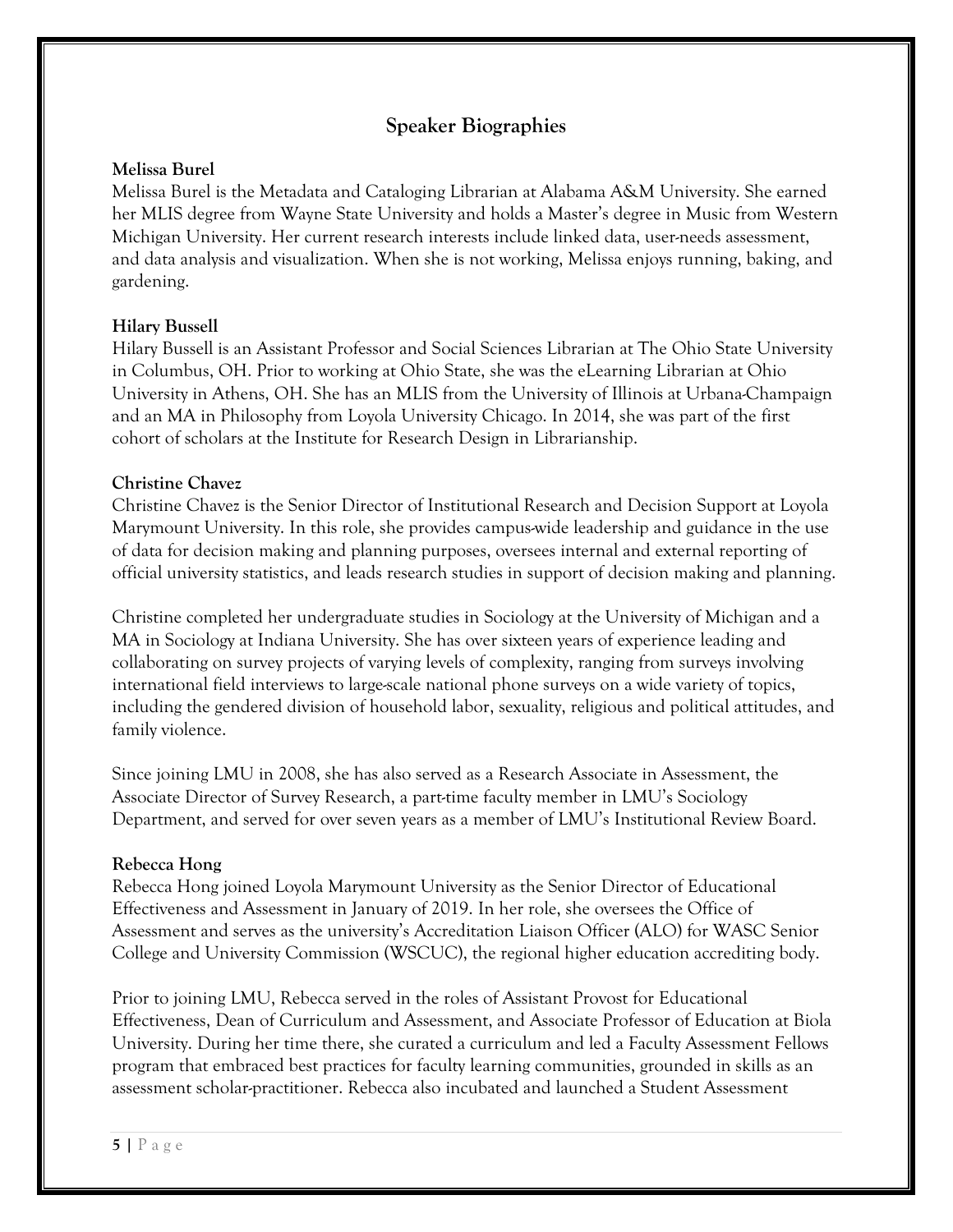Scholars (SAS) program that trained and elevated undergraduate and graduate students to be change-makers in their university. The SAS program has since been replicated and launched on other university campuses.

Rebecca earned her Ed.D. in Educational Leadership, with a focus in Higher Education Administration, from the University of Southern California and a B.A. in Economics from UC San Diego.

#### **Emily Namey**

Emily Namey serves as Associate Director/Associate Scientist in FHI 360's Behavioral, Epidemiological, and Clinical Sciences division in the Global Health, Population, and Nutrition unit. She brings to these roles over 15 years' experience designing, implementing, conducting, monitoring, and disseminating qualitative and mixed methods socio-behavioral research. Emily started her career in "corporate anthropology" with brief projects at Nike and Intel and retains an interest in applying human-centered design approaches to the development and delivery of products and services. Her work focuses on health and development, both internationally and domestically, with research on issues including infectious disease (HIV, malaria), maternal and reproductive health, bioethics, economic strengthening, and child protection. Across these areas, she works on improving the evidence base for qualitative research methodology. She has lent her expertise to the design and implementation of training courses in more than a dozen countries and co-authorship of several methodological textbooks.

#### **Dana Statton Thompson**

Dana Statton Thompson is a research and instruction librarian at Murray State University in Murray, Kentucky, where she also serves as a liaison to the College of Business. She holds a M.L.IS., M.A. in Art History, and M.F.A. in Studio Art from Louisiana State University and a B.A. in Journalism from Washington and Lee University. Her research and teaching interests focus on the intersection of visual literacy and news literacy, the integration of visual literacy instruction into higher education, and the scholarship of teaching and learning.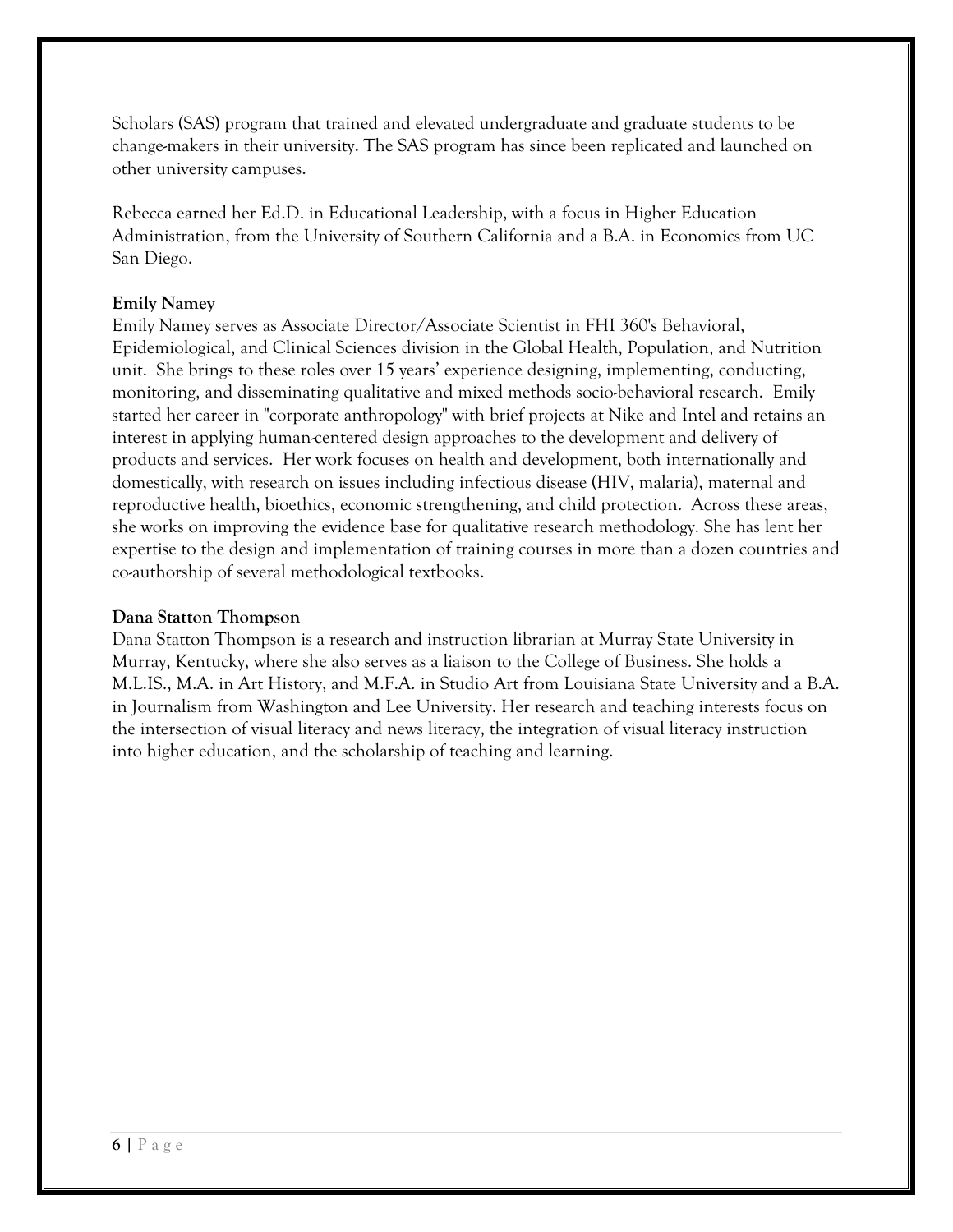Notes